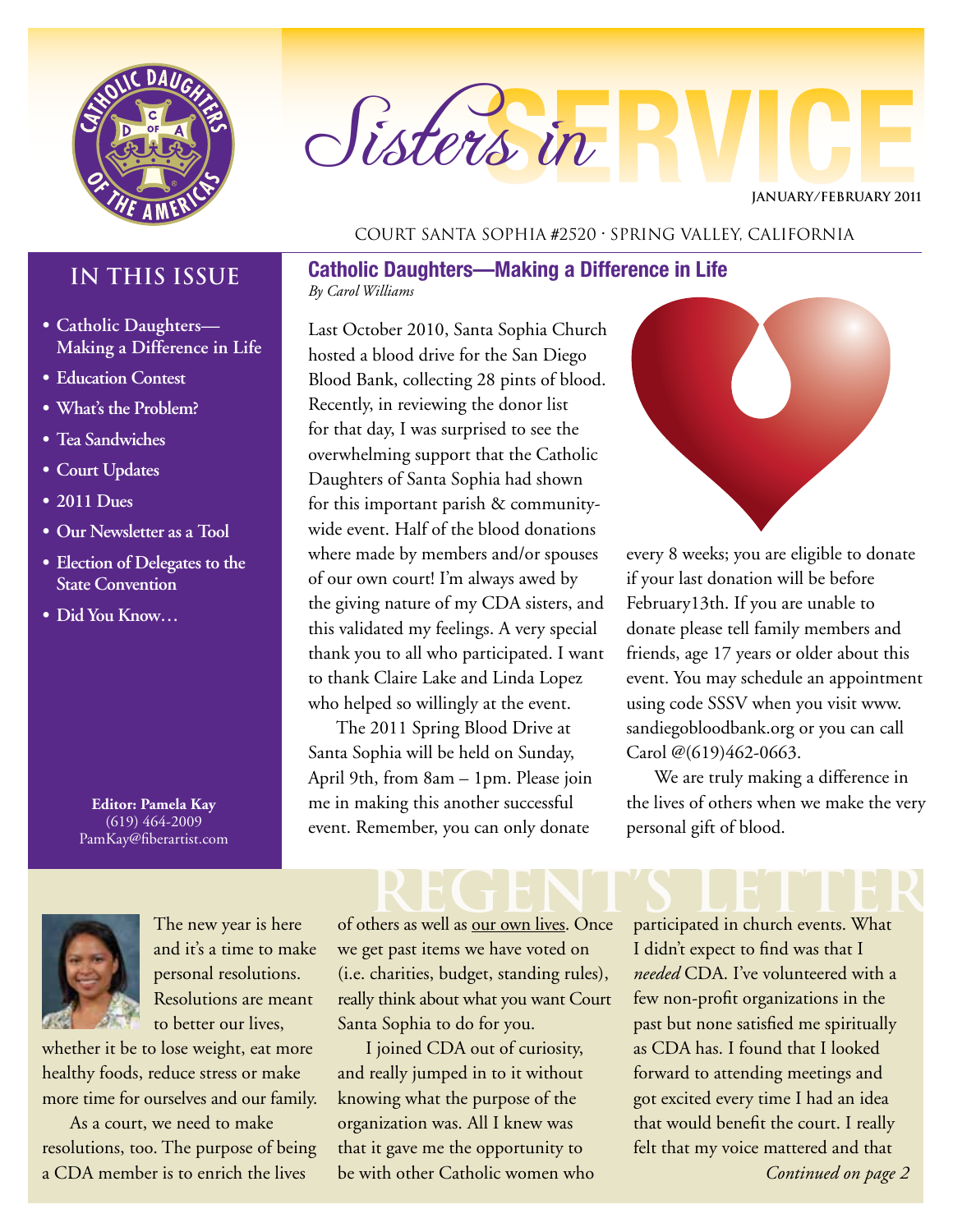my efforts were working towards a common goal of helping multiple charities. However, I must admit, our court is not perfect—There's more that I want from it and I'm sure most of you feel the same way. That's the beauty of CDA. There's always room to better ourselves and it is highly encouraged. *Regent's Letter - continued from page 1*

CDA is YOU. You make it what it is. If you feel our court can be

improved in certain areas, by all means, let it be known. If you have a great idea that would benefit CDA, we'd love to hear it! For some, the hardest part may be to voice your opinion. But you can always contact me and I will be an open ear.

Our annual membership drive and afternoon tea is coming up and it is a great opportunity to re-energize yourself as a member by hearing our purpose, passion and all the activities

that make CDA great. I encourage you to attend and enjoy the company of your sisters in Christ. Consider bringing a friend so that you can share how CDA has blessed your life.

May you all have a blessed and peaceful new year!

In Unity and Charity,

Melison flux



Attention moms, grandmothers, and aunts! Court Santa Sophia is sponsoring an Education contest for students in grades 4-8. The theme for this year's contest is, "The Lord is my Light." Students from the Santa Sophia Academy and students from Nativity Prep Academy will be participating in the contest, but if you have a child, grandchild or niece or nephew in the area who does not attend these schools and would like to participate, they may submit a 500 word essay or produce original artwork on a 12" x 18" piece of paper. The deadline for submission is February 15. More information is available by calling Pam Kay at 619-464-2009.

### **Education Contest What's the problem?**

A problem is an obstacle which hinders the achievement of a particular goal, objective or purpose. It refers to a situation, condition, or issue that is yet unresolved. In a broad sense, a problem exists when an individual becomes aware of a significant difference between what actually is and what is desired between one or more individuals. A problem is any question or matter involving doubt, uncertainty, or difficulty.

There are math problems, social problems, relationship problems, work problems, unsolved problems and world problems. If you wish that all the problems would go away, you'd better think again. When problems cease, so do opportunities. What do all problems have in common? They present the opportunity to create a solution. Solving problems is the reason you were hired to work. Generally speaking, jobs with few problems don't pay too much. Next time you see a problem, embrace it.

#### **Court Santa Sophia Website**

Have you looked at our beautiful website lately? It contains a wealth of information including a calendar of our activities, a description of all our programs, membership information, and copies of our local, state and national newsletters. It is a perfect way to get a deeper understanding of our order. Check out every link, they are quite impressive! http://www.catholicdaughters.com/

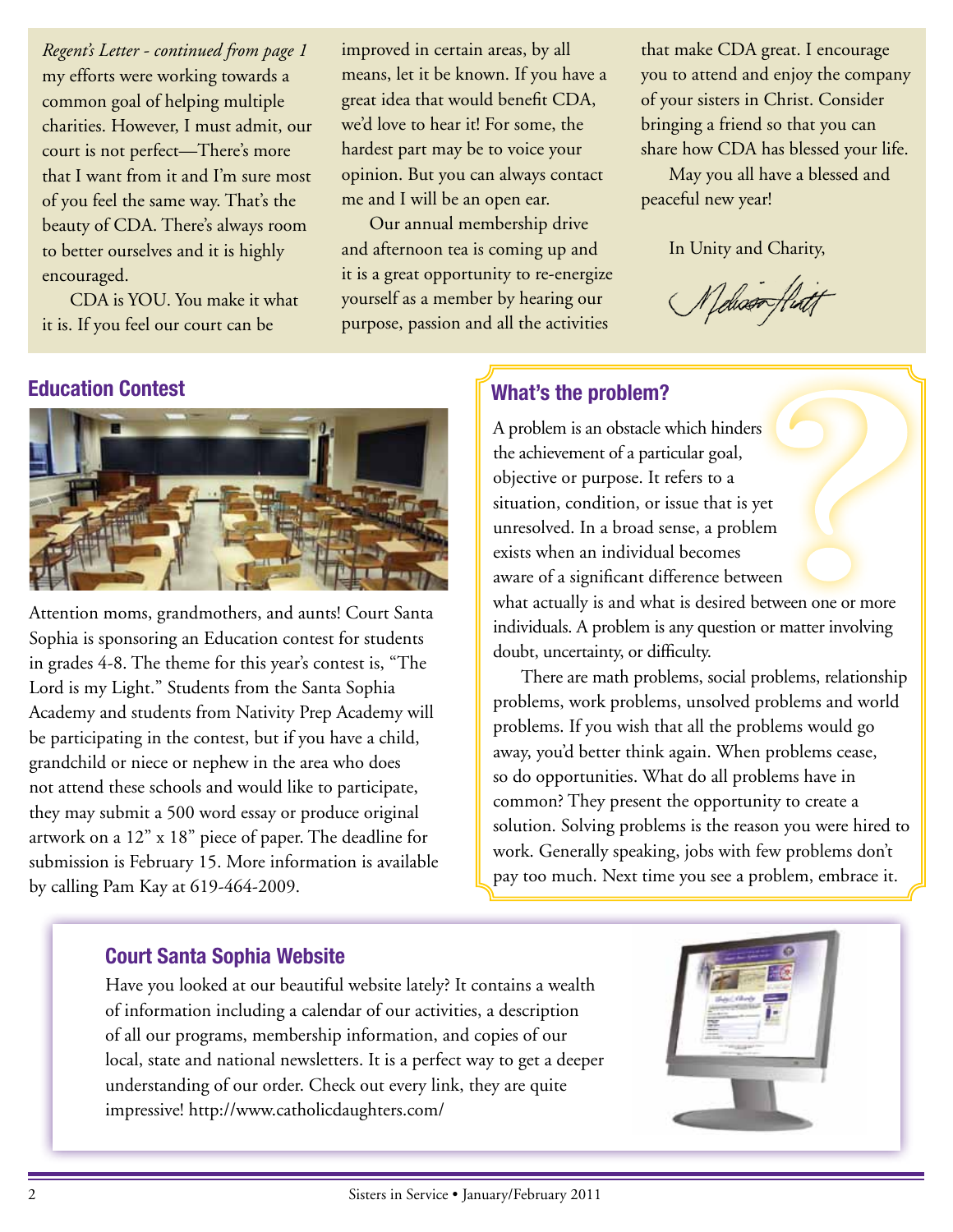

luncheons and Catholic Daughters membership drives. These delicious finger foods can be classic like cream cheese on date-nut bread or exotic with pestos or curried salads. Elegantly slim sandwiches are made with thinly sliced bread such as white, whole wheat, black bread, pumpernickel, brioche or rustic breads with crusts removed or cut into circles to give guests a preview of what is inside. If you have volunteered to bring sandwiches but feel stuck as to what kind, consider herbed cream cheese, pesto butter, horseradish cream cheese, or an avocado spread. If you need ideas for creating some interesting sandwiches, go to http:// www.marthastewart.com then type in "tea sandwiches" in the search box. Surely there will be a wonderful variety of sandwiches at our membership tea on January 16. Get ready to raise your pinky.

### **Dues are DUE**

Your 2011 dues are due in January in the amount of \$30. Member dues cover our court's cost for CDA liability insurance, semi-annual National dues and annual State dues. Our court's dues to CDA National and State and liability insurance are based on the number of the court's registered members. When you fail to pay your dues, our court is still responsible to cover the costs as long as you're still "in the books" as a member. Please submit your dues to our Financial Secretary, Rebecca Kelly at the next meeting or mail it to:

> Rebecca Kelly 11223 Del Rio Rd. Spring Valley, CA 91978

## **COURT UPDATES**

Thank you to those who attended the December meeting and potluck. We were able to raise \$100 to go towards bracelet supplies for the Garden of Innocence. If you brought home a bracelet kit to assemble, please bring it to the next meeting to give to Georgene Kruzel. GOI has invited the CDA to participate in the graveside service for baby, "Nick," this Saturday, January 15 at 10am at El Camino Memorial Park. If you would like to attend contact Georgene at (619) 462-4712.

The annual Catholic Charities Baby Shower is Saturday, January 29th

at 9:00am at the Catholic Charities headquarters downtown. Court Santa Sophia has been so generous in the past and we are asking that you open your hearts again and bring baby items to the January meeting. If you would like to attend the Baby Shower, meet at Santa Sophia's parking lot at 8:15am to caravan downtown.

It is with regret that we inform you that the Valentine's "Wedding Celebration" event has been canceled. Funds still need to be raised and we will be discussing ideas at the next meeting.

In addition to our Education Contest, CDA National is also offering various scholarships: the Father Leonard Bachmann Graduate Scholarship, Youth Scholarship for 8th graders entering 9th grade at a Public/Private High School and Youth Scholarship for 8th graders entering 9th grade at a Catholic High School. If you know a student who would like to apply for any of these scholarships, applications can be found on the "Resources" page of our website at http://www. catholicdaughters.com/resources/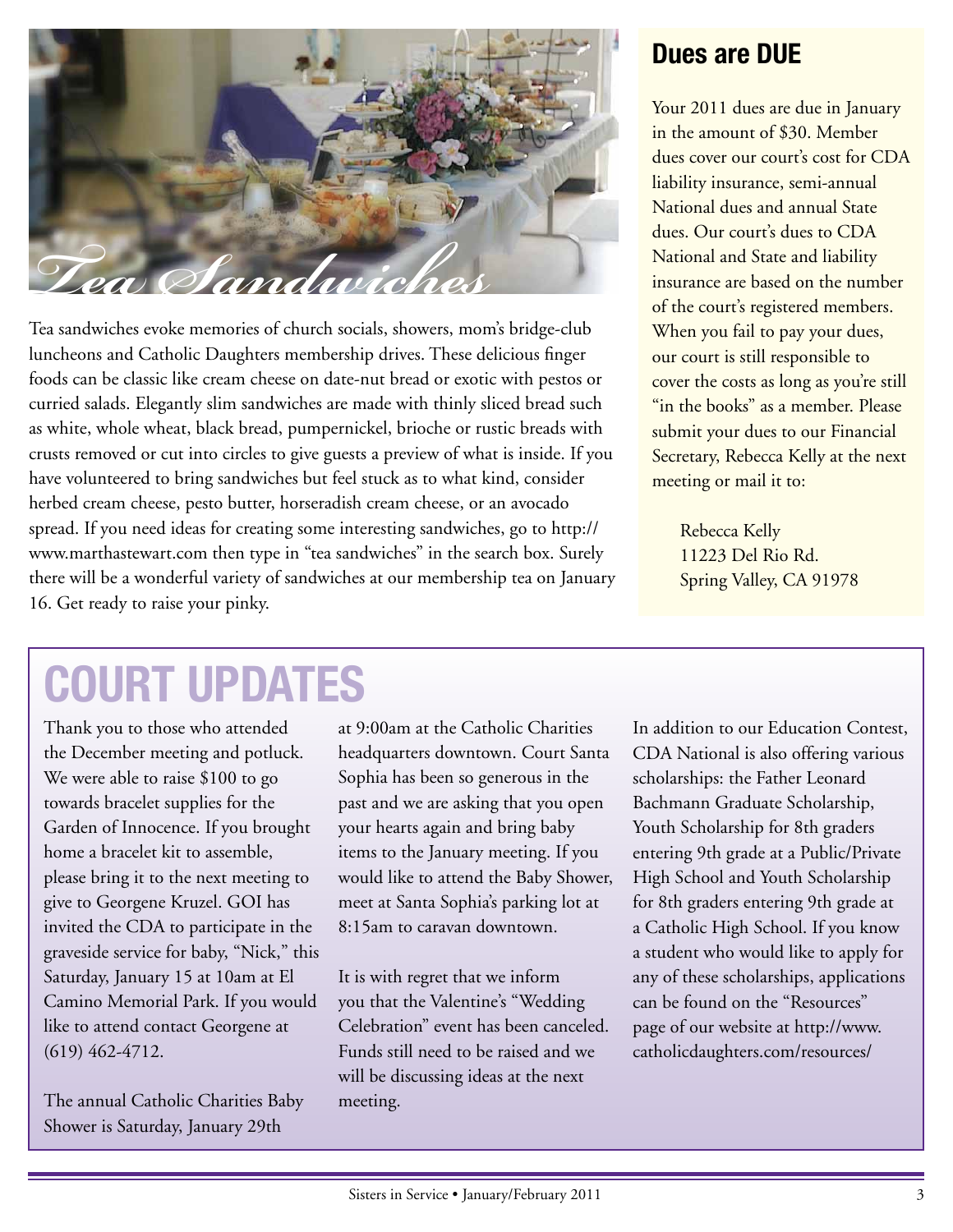

#### **Our Newsletter as a Tool**

The purpose of our newsletter is to keep everyone informed as to what our Court is doing locally, as well as at the state and national level. If members are unable to attend a meeting, this means of communication will fill in the gaps and serves to promote unity. We also hope that it provides a stimulus for action in our various activities. But wait! There's more! After you've read your newsletter, put it in your purse. The next time you are in church, please pass your newsletter on to a non-member. It is a wonderful device for encouraging membership in our organization. The second person receiving the newsletter should follow the same advice and pass it along to another non-member. Let's let the word get around! Catholic Daughters of the Americas is not a well-kept secret.

#### **Election of Delegates to the State Convention**



The CDA California State Convention will be held on May 26-29 2011 at the Ontario Airport Hotel in Ontario, CA. Our court must elect delegates to attend this event. Delegates are allowed to vote and alternates are non-voting members who can participate in the convention. Based on our membership as of November 15, 2010, we are allowed 3 delegates and 6 alternates. As a delegate, your vote not only speaks for our court, but the many courts in California.

Please consider attending this convention. Ontario is a manageable drive and easily accessible from San Diego. The convention is a valuable way to gain perspective as to what CDA does and will energize and inspire you to be more involved in the organization. If you are interested in becoming a delegate or alternate, contact Regent, Melissa Hiatt at (619) 252-7198 or melissahiatt@gmail.com so that you may be included in the election slate. We will be electing delegates and alternates at the January meeting so please make sure you attend!

### **Did You Know…**

…In addition to our five national projects, CDA also supports eight national charities? The following charities are:

- **1. American College of Louvain** Trains young European men to serve as missionary priests in North America and offers American seminarians the philosophical and theological riches available at Europe's oldest Catholic university in Louvain.
- **2. The Pontifical North American College -** A Roman seminary composed of students sponsored by dioceses from across the United States and Australia who devote themselves to personal formation for priestly ministry under the attentive guidance, supervision and evaluation of a formation faculty of priests and religious.
- **3. Morality In Media -** A non-profit organization that combats pornography and maintains standards of decency on TV and in other media.
- **4. Catholic Relief Services -** The official international humanitarian agency of the Catholic community in the United States.
- **5. Apostleship of the Sea -** The work of the Roman Catholic Church in the maritime world.
- **6. Covenant House -** Provides a sanctuary and resources for homeless youth.
- **7. Mother Teresa -** Promotes and supports authentic knowledge of and devotion to Mother Teresa by the study and dissemination of her work, spirituality and message.
- **8. Tutwiler Clinic -** A Mississippi clinic that provides quality health care in a Christian manner.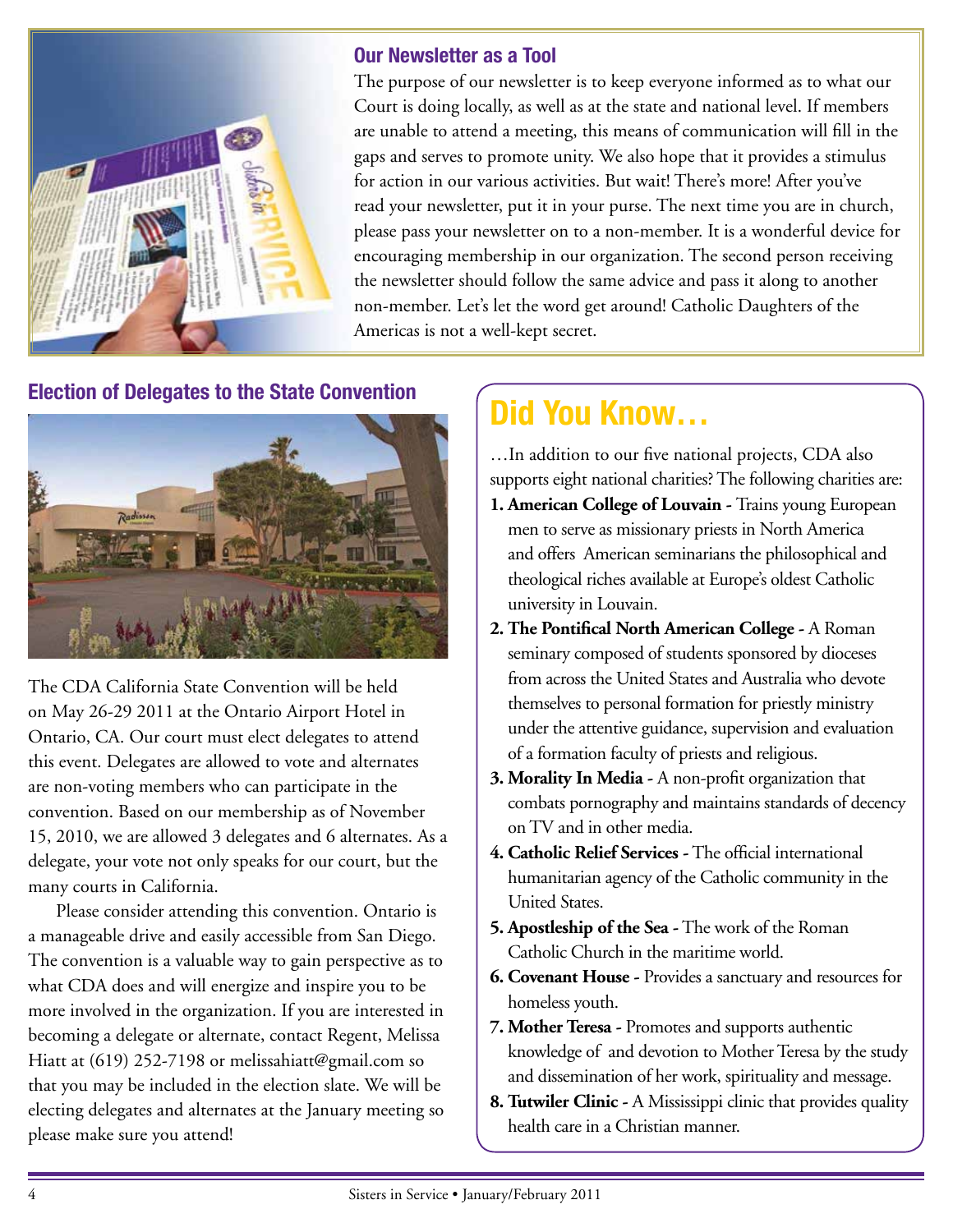# **STATE NEWS NATIONAL NEWS**

#### State Convention, May 26-29, 2011

The state convention will be held on May 26-29 at the Radisson Ontario Airport Hotel in Ontario, CA. This is when we take action on electing State Officers, electing Madonna Manor Board of Directors, electing the 2013 Nominating Committee, adopting resolutions, and hearing two-year reports from the State Officers and State Chairmen.

#### State Fundraisers

Items such as shirts, badges, sweaters, sweatshirts, aprons, and even cookbooks with recipes written by Catholic Daughters throughout the state are available to purchase for ourselves or our friends. Order forms can be found at http://www.cda-ca.org/forms.htm.

#### Membership Contest

The State Membership Contest is coming to an end on April 15, 2010. The court who has gained the most members between September 2009 and April 2010 will receive \$100. The individual member who has recruited the most members in this time period will also receive \$100. If you have recruited a member within this time period make sure you turn in your Angel Tally form.

#### Madonna Manor Winners

The winners for the Madonna Manor drawing were **1st - Estella Espinoza** from Greenfield, **2nd - Blondina Scherr** from Tulare, and **3rd - Mel Cutler** from St. Joseph's Parish in Salinas. The court with the largest number of tickets sold was St. Raymond's. Congratulations to the winners!

38th Annual March for Life in Washington, D.C. The Anniversary of Roe v. Wade falls on a weekend, a time when lawmakers are typically away from Washington. Therefore this year the Rally and March will be held on Monday, January 24, 2011. We will once again march under our Catholic Daughters For Life Banner. The theme for this year is: **"Thou Shalt Protect the Equal Right to Life of Each Innocent Born and Preborn Human in Existence at Fertilization. No Exception! No Compromise!"**

#### Fundraiser Labels

Our annual fundraising campaign should have been received by all CDA members. This is a yearly program to help benefit all the charitable donations made in your name through the National Office. Any donation received from you is greatly appreciated.

#### Operation Morning Star

Congratulations to Margaret Sitte who was elected to the North Dakota State Senate. She will be taking a leave of absence from National Legislative Chairman. Mary Ann Rowe will serve at the interim National Legislative Chairman. Please contact Mary Ann at 4638 31st Road South, Arlington, VA 22206 703- 671-1277 martardel@aol.com. Welcome Mary Ann!

#### Become a 1903 Society Member

Your membership with the 1903 Society will contribute to maintanance of the CDA National Headquarters. Annual memberships start at \$19.03. The application can be found on the CDA National website at http://www.catholicdaughters.org.

### **Contact Information**

**Regent, Melissa Hiatt** (619) 252-7198 melissahiatt@gmail.com

**Vice Regent, Melinda Bauers** (619) 468-3794 Melinda.Bauers@Wellpoint.com **Recording Scty., Claire Lake** (619)461-3001 crerucha@att.net

**Financial Scty., Rebecca Kelly** (619) 670-7033 pengybecca@cox.net

**Treasurer, Carol Williams** (619) 462-0663 wifam@cox.net

**Chaplain, Fr. Devdas** (619) 463-6629 FrDevdas@santasophia.org